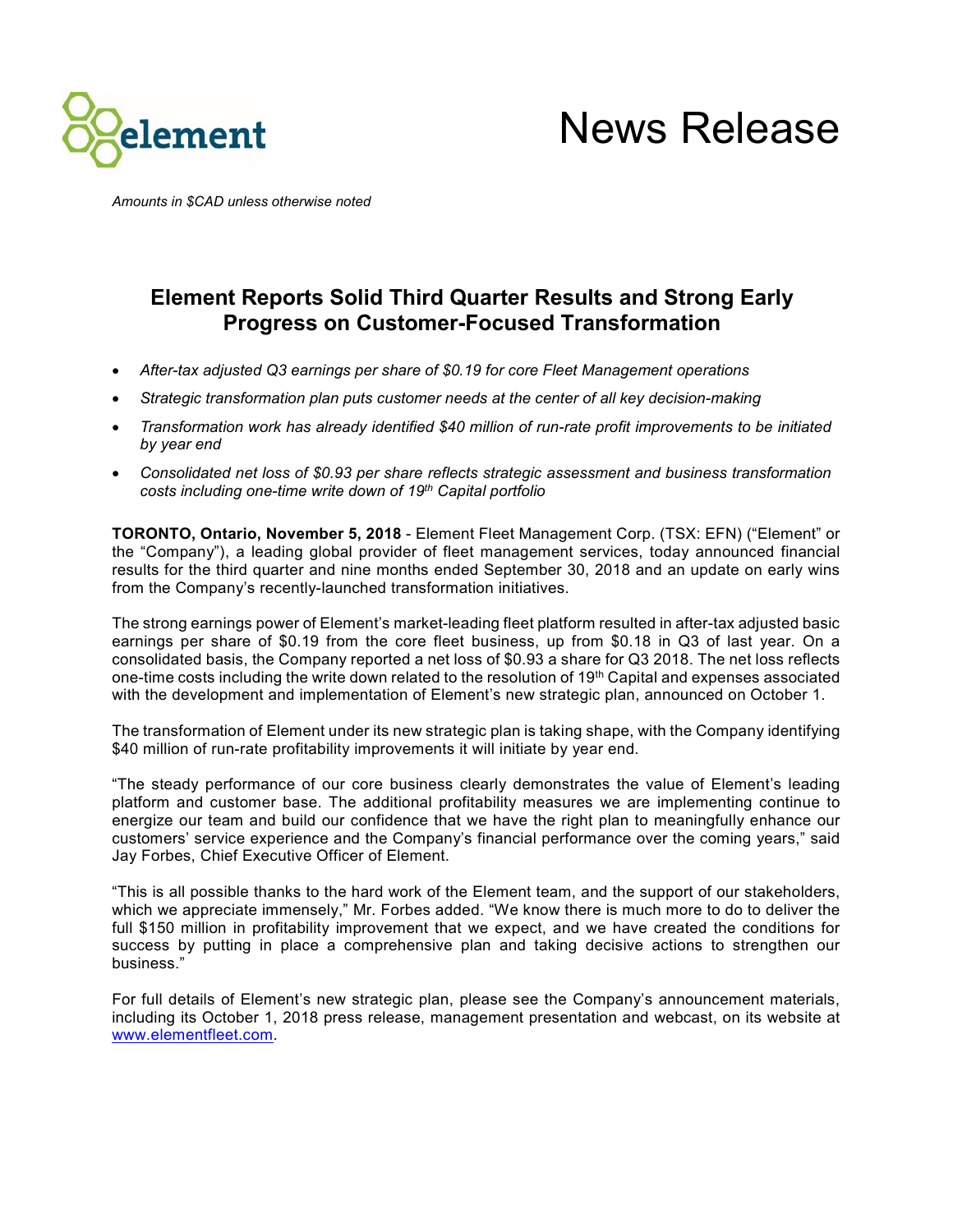# **Financial Highlights**

|                                                                                         | Three months ended Sept. 30 |          | Nine months ended Sept. 30 |          |
|-----------------------------------------------------------------------------------------|-----------------------------|----------|----------------------------|----------|
| In \$CAD millions, except per share amounts                                             | 2018                        | 2017     | 2018                       | 2017     |
| <b>Consolidated Results</b>                                                             |                             |          |                            |          |
| Net income (loss)                                                                       | \$ (341.1)                  | \$67.2   | \$(240.3)                  | \$156.1  |
| Earnings (loss) per share (basic)                                                       | (0.93)                      | 0.15     | (0.72)                     | 0.33     |
| Net revenue                                                                             | 221.3                       | 236.3    | 652.0                      | 722.2    |
| Adjusted operating expenses <sup>1</sup>                                                | 123.2                       | 119.8    | 361.4                      | 358.3    |
| After-tax adjusted operating income attributable to<br>common shareholders <sup>1</sup> | 69.4                        | 80.7     | 207.6                      | 261.3    |
| After-tax adjusted basic EPS <sup>1</sup>                                               | 0.18                        | 0.21     | 0.55                       | 0.67     |
| <b>Core Fleet Management Operations</b>                                                 |                             |          |                            |          |
| Net revenue                                                                             | 220.1                       | 219.1    | 644.4                      | 655.5    |
| Adjusted operating expenses <sup>1</sup>                                                | 120.7                       | 118.4    | 356.5                      | 353.8    |
| After-tax adjusted operating income attributable to<br>common shareholders <sup>1</sup> | 70.5                        | 68.5     | 202.8                      | 208.1    |
| After-tax adjusted operating income per share<br>$(basic)^1$                            | \$0.19                      | \$0.18   | \$0.53                     | \$0.54   |
| Net Interest Margin (%)                                                                 | 2.80                        | 2.77     | 2.71                       | 2.68     |
| <b>Average Earning Assets</b>                                                           | \$12,680                    | \$12,131 | \$12,544                   | \$12,360 |

*1.See Non-IFRS Measures, and the Company's Management Discussion & Analysis ("MD&A") for the three months ended September 30, 2018 for more information.* 

# **Core Fleet Management Operations**

The following summarizes results from the Company's core Fleet Management operations:

| In \$CAD millions, except per share amounts                                |                   | Three months ended |                   | Nine months ended |                   |
|----------------------------------------------------------------------------|-------------------|--------------------|-------------------|-------------------|-------------------|
|                                                                            | Sept. 30,<br>2018 | June 30.<br>2018   | Sept. 30,<br>2017 | Sept. 30,<br>2018 | Sept. 30,<br>2017 |
| Net revenue                                                                |                   |                    |                   |                   |                   |
| Service and other revenue                                                  | \$131.3           | \$129.5            | \$134.9           | \$389.3           | \$406.7           |
| Net interest and rental revenue                                            | 88.8              | 86.3               | 84.2              | 255.1             | 248.8             |
| Net revenue                                                                | 220.1             | 215.8              | 219.1             | 644.4             | 655.5             |
| <b>Adjusted operating expenses</b>                                         |                   |                    |                   |                   |                   |
| Salaries, wages and benefits                                               | 80.7              | 81.3               | 80.0              | 243.6             | 232.4             |
| General and administrative expenses                                        | 33.7              | 28.3               | 34.6              | 95.4              | 110.0             |
| Depreciation and amortization                                              | 6.2               | 6.0                | 3.9               | 17.4              | 11.4              |
| <b>Adjusted operating expenses</b>                                         | 120.7             | 115.7              | 118.4             | 356.5             | 353.8             |
| Adjusted operating income                                                  | 99.4              | 100.1              | 100.7             | 287.9             | 301.7             |
| Provision for taxes applicable to adjusted<br>operating income             | 17.9              | 18.0               | 21.1              | 51.8              | 63.4              |
| After-tax adjusted operating income                                        | 81.5              | 82.1               | 79.5              | 236.0             | 238.3             |
| Less: Cumulative preferred share dividends                                 | 11.1              | 11.1               | 11.1              | 33.2              | 30.2              |
| After-tax adjusted operating income<br>attributable to common shareholders | \$70.5            | \$71.0             | \$68.5            | \$202.8           | \$208.1           |
| Weighted average number of shares<br>outstanding (basic)                   | 380.6             | 380.5              | 384.9             | 380.5             | 387.2             |
| After-tax adjusted operating income per share<br>(basic)                   | \$0.19            | \$0.19             | \$0.18            | \$0.53            | \$0.54            |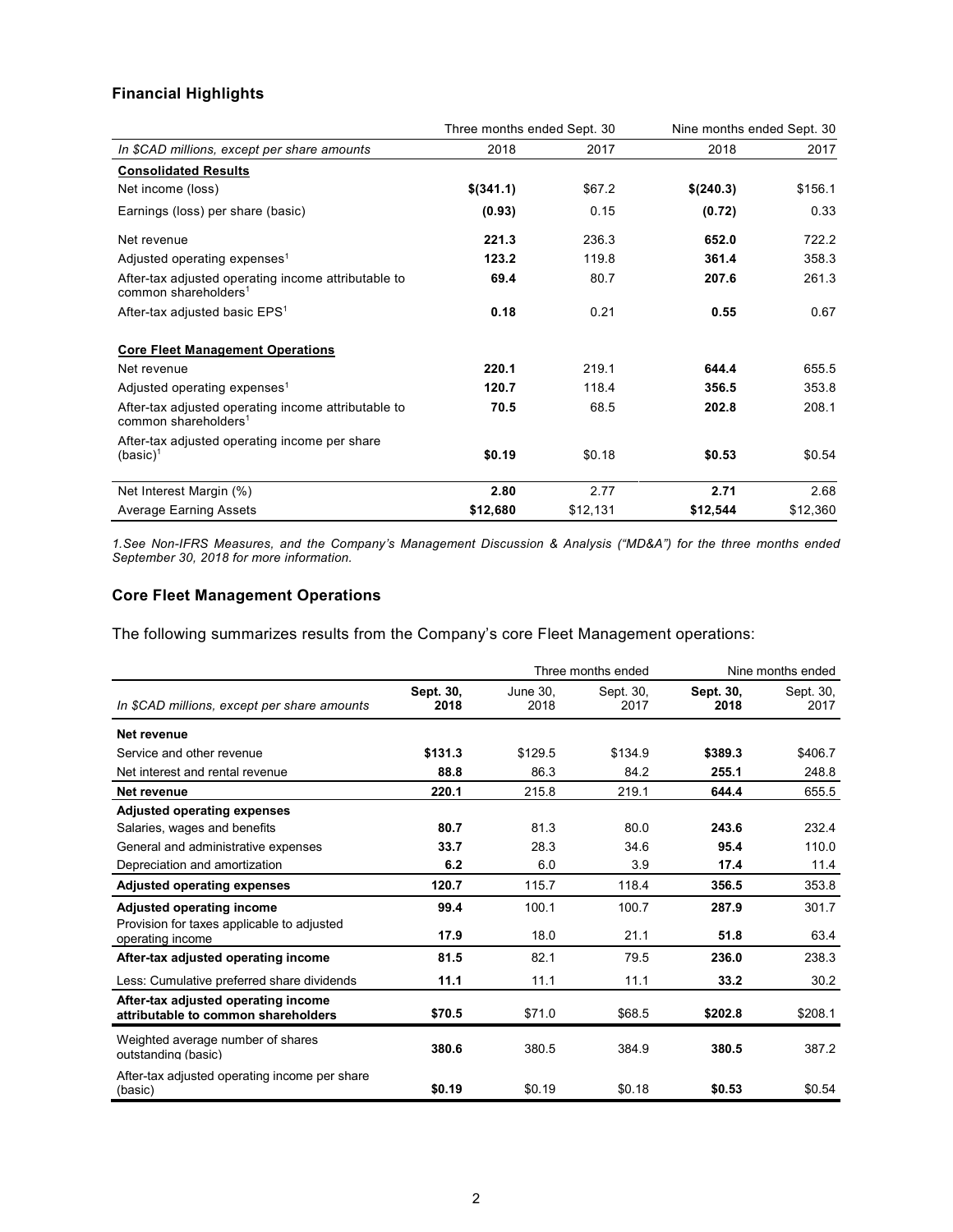Service and other revenue of \$131.3 million in Q3 2018 declined 2.7% from Q3 2017 but increased 1.4% sequentially, reflecting improving customer retention trends which are expected to continue to return to their normal historical levels.

Net interest and rental revenue of \$88.8 million increased 5.5% from Q3 2017 and 2.9% from Q2 2018. The increase over Q2 2018 was driven by one-time gains and the benefits of the higher interest rate environment, and was partially offset by lower interim rent and higher non-interest finance charges. Net interest and rental revenue margin (NIM) was 2.80% in Q3 2018, as compared with 2.73% in Q2 2018 and 2.77% in Q3 2017.

Adjusted operating expenses in Q3 2018 were \$120.7 million, an increase of 1.9% compared to Q3 2017, and an increase of 4.3% on a sequential basis. The increase over both periods was primarily related to higher IT related costs. Operating expenses are expected to decline over time as the Company executes on its transformation plan.

Adjusted operating income for Q3 2018 was \$99.4 million, a decrease of 1.2% from Q3 2017 and a decrease of 0.7% over the immediately preceding quarter, both for the reasons noted above.

# **Non-core Assets**

Element's new business plan puts the focus squarely on its core fleet business customers and will result in a stronger and more efficient organization. As previously communicated, Element incurred an aftertax charge of \$360 million against the 19<sup>th</sup> Capital business this quarter, and the portfolio will be run-off over the next 36 months. In addition, Element continues to advance its plans to sell its interest in other non-core assets and real estate. At September 30, 2018, non-core assets represented approximately 3% of Element's total assets.

Non-core operations contributed \$1.1 million of net revenue and \$1.1 million in after-tax adjusted operating loss in the third quarter of 2018.

# **Dividends Declared**

The Company's Board of Directors has authorized and declared a quarterly dividend of \$0.045 per outstanding common share of Element for the fourth quarter of 2018. The dividend will be paid on January 15, 2019 to shareholders of record as at the close of business on December 31, 2018.

Element's Board of Directors also declared the following dividends on Element's preferred shares:

| <b>Series</b> | <b>TSX Ticker</b> | Amount     | <b>Record Date</b> | <b>Payment Date</b> |
|---------------|-------------------|------------|--------------------|---------------------|
| Series A      | EFN.PR.A          | \$0.412500 | December 14, 2018  | December 31, 2018   |
| Series C      | EFN.PR.C          | \$0.406250 | December 14, 2018  | December 31, 2018   |
| Series E      | EFN.PR.E          | \$0.400000 | December 14, 2018  | December 31, 2018   |
| Series G      | EFN.PR.G          | \$0.406250 | December 14, 2018  | December 31, 2018   |
| Series I      | EFN.PR.I          | \$0.359375 | December 14, 2018  | December 31, 2018   |

The Company's common and preferred share dividends are designated to be eligible dividends for purposes of section 89(1) of the Income Tax Act (Canada).

# **Dividend Reinvestment Plan**

Element has adopted a dividend reinvestment plan (the "Plan") to be administered by Computershare Trust Company of Canada (the "Plan Agent") which will become effective beginning with the fourth quarter dividend of 2018. The Plan provides eligible registered and beneficial shareholders an opportunity to reinvest their eligible cash dividends payable on common shares of the Company ("Common Shares") for additional Common Shares at a discount of 2% to the prevailing market price of the Common Shares on the Toronto Stock Exchange, which discount may be changed or eliminated by the board of directors of Element from time to time. A complete copy of the Plan is available on Element's website at [https://www.elementfleet.com](https://www.elementfleet.com/) or on the Plan Agent's website at [www.investorcentre.com/service.](http://www.investorcentre.com/service)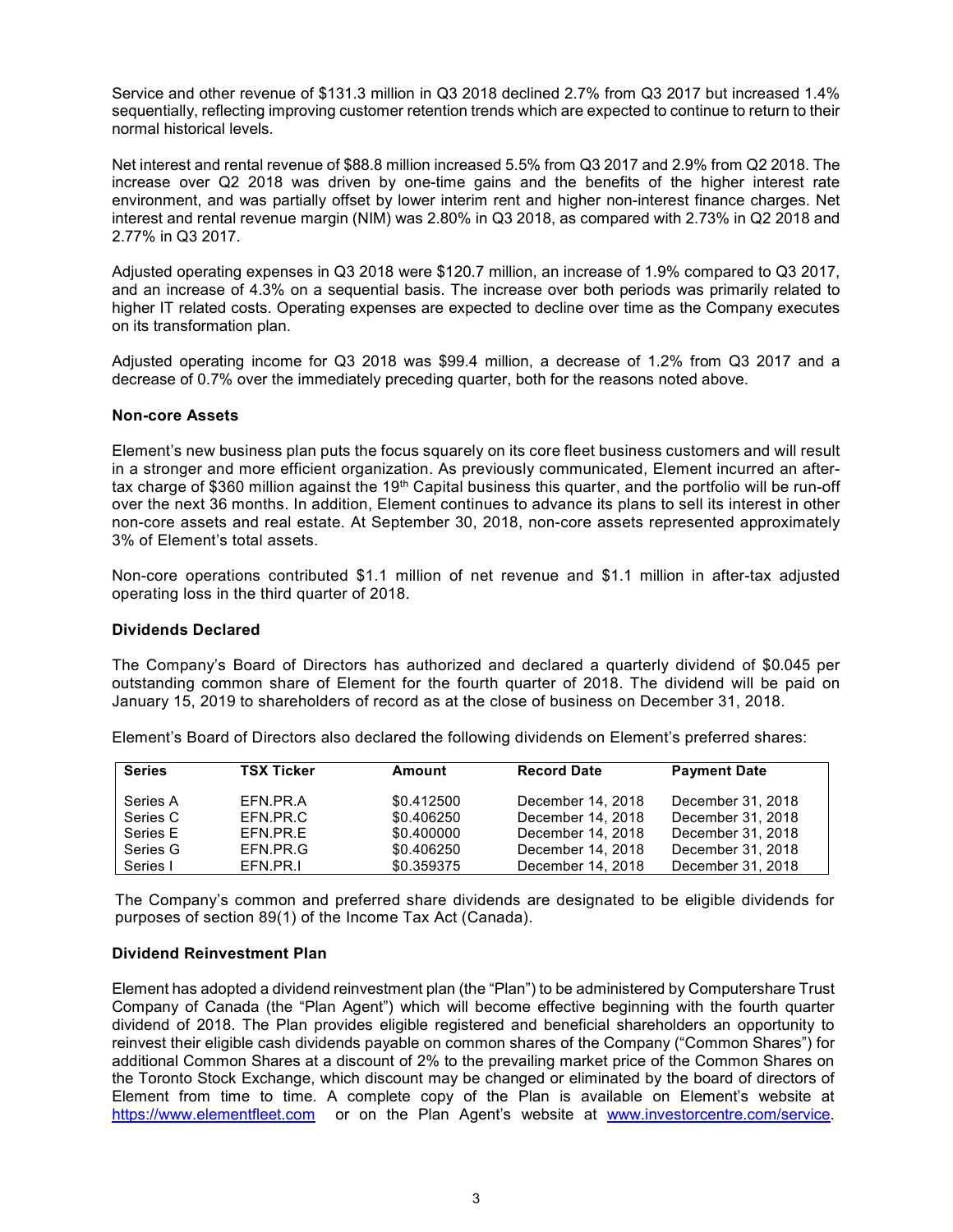Shareholders should carefully read the complete text of the Plan before making any decisions regarding their participation in the Plan.

To be eligible to participate in the Plan, shareholders must be resident in Canada. Shareholders resident outside of Canada (including shareholders who are non-residents of Canada or partnerships other than "Canadian partnerships" (all within the meaning of the Income Tax Act (Canada)) or that are U.S. persons (within the meaning of Regulation S under the Securities Act of 1933 of the United States) are not eligible to participate in the Plan.

Shareholders who hold their Common Shares through a broker or financial institution and wish to enroll in the Plan should contact their broker or financial institution directly to learn more about the specific procedures and deadlines for enrollment in the Plan applicable to them. Registered shareholders may enroll in the Plan online through the Plan Agent's self-service web portal, Investor Centre, at [www.investorcentre.com/service.](http://www.investorcentre.com/service)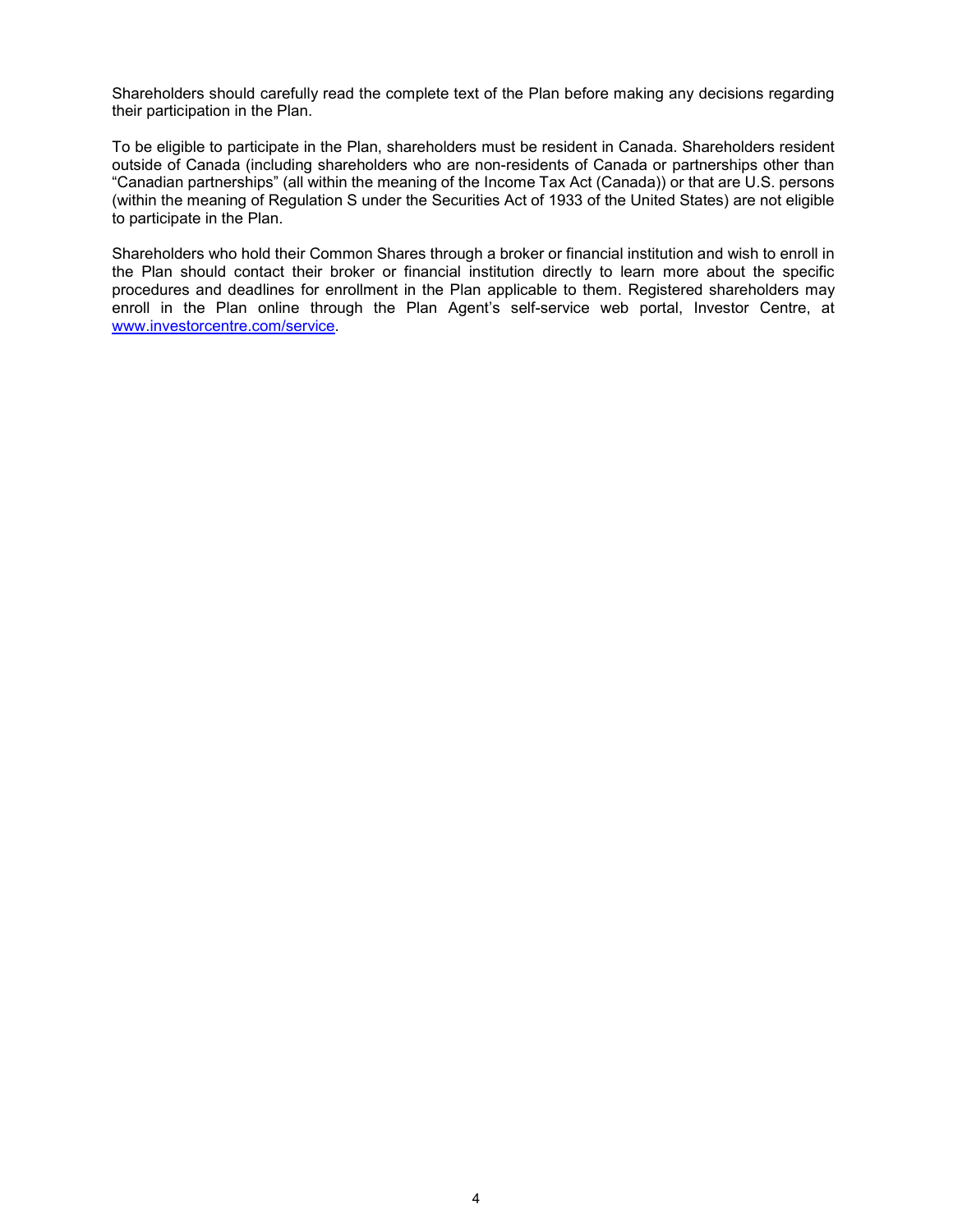# **CEO LETTER TO SHAREHOLDERS**

My Fellow Shareholders,

Element Fleet Management is now firmly established on the new path forward that we first laid out publicly on October 1st. It is also five months since my arrival at Element; a good time to step back and take stock of what we have accomplished, and where we are going.

As a CEO, I value frank communication and transparency - with my team, with customers, and with our investors. As such, this is the first of what will be regular letters from me.

My intent is to build a common base of knowledge and foster a better understanding of our company as we progress with the customer-centric transformation of Element and deliver our anticipated \$150 million improvement to annual pre-tax run-rate operating income.

#### **Building on Our Strengths**

When I joined Element, I did so with great enthusiasm for its prospects. Today, I am even more optimistic because of all that we have already accomplished to make a good business even better.

We are well underway on our new path forward. We have strengthened and de-risked our balance sheet and taken decisive action to address legacy issues. We are now fully focused on executing our plan to deliver real and lasting profitability improvement by transforming the core business.

Our plan is based on the belief that by delivering a superior customer experience with greater consistency, we will create significant value for all our stakeholders.

We start from a position of strength. Element Fleet Management is a global market leader in the business of fleet services and leasing. We are No. 1 in North America and New Zealand, and top 3 in Australia.

We operate in a well-established, profitable industry with high barriers to entry and a proven resilience to economic downturns.

We are well funded, with an investment-grade balance sheet and ready access to capital. We recently demonstrated this with our highly successful equity issuance.

We produce strong cash flow, and we have blue-chip customers with excellent counterparty credit dynamics. Finally, our growth prospects are compelling.

Making transformative changes atop these foundational strengths will result in the best served customers in the industry, a highly engaged workforce of top talent, and significant improvement in both magnitude and quality of our earnings.

#### **Meaningful Change Underway**

The reception of our strategic plan has been gratifying. A new optimism about Element's future is evident in the valuation of the company, as well as the strong interest in our recent equity issuance.

With a clear endorsement of the new strategy by investors and customers alike, we now shift our attention entirely to executing.

We are well underway on all three legs of our plan.

The first leg involves transforming the fleet management business to generate meaningfully enhanced profitability. I am pleased to say we are advancing toward that goal steadily, having already identified \$40 million of run-rate profitability improvements we will initiate by year end.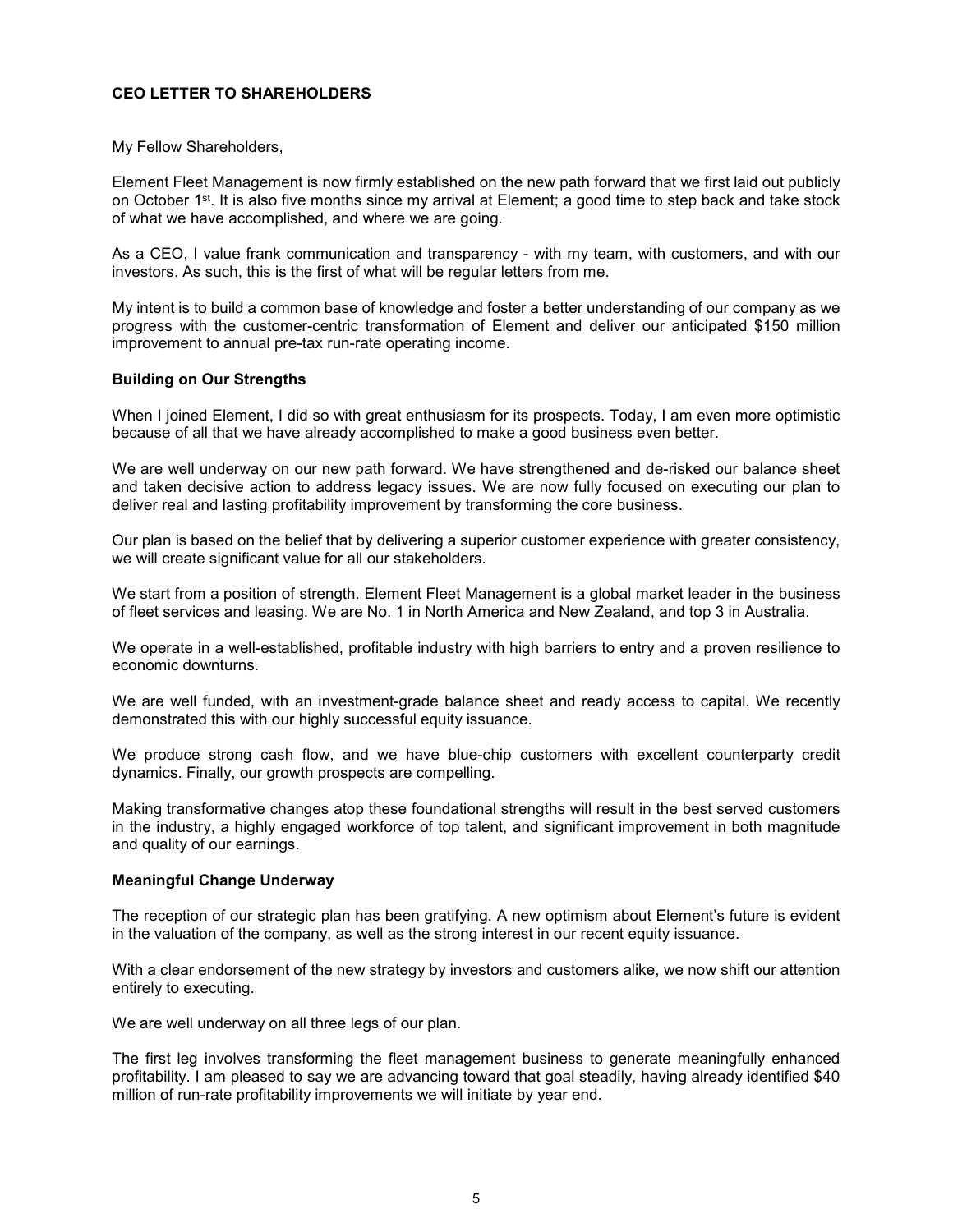We are forging ahead with the second leg of the plan  $-$  a repositioning of our 19<sup>th</sup> Capital joint venture, which had been an overhang on the stock and a distraction for management. We have concluded our purchase of all of 19th Capital, installed a new board and CEO, and are now implementing our resolution plan for this business.

The third leg is strengthening the balance sheet. Here too we have already advanced many of the key initiatives.

We have raised gross proceeds of \$300 million in a well-received equity issuance to offset the financial impact of the 19<sup>th</sup> Capital resolution plan. In addition to bringing in capital, this offering deepened (and broadened) our shareholder base.

We have reduced our dividend by 40% and instituted a dividend reinvestment program. This will fund the \$150 million investment our value-creating transformation requires. And we are moving ahead with targeted dispositions to exit non-core asset positions.

# **Three Waves**

For 2018, the transformation plan is focused on securing *Quick Wins*. These build capabilities, capacity and confidence as we commit ourselves to getting the change agenda off to a great start. And we are off to a strong beginning.

As I said earlier, we expect to exit 2018 with \$40 million in annual run rate profitability improvements actioned. Put in perspective, that represents almost one third of our goal and approximately 10% of our \$383 million in core segment earnings over the last 12 months up to Sept. 30.

This first wave is comprised of more than 50 small projects. These include organizational redesign, revenue assurance, supplier management and the re-prioritization of capital projects.

We are making good progress. We are currently finalizing a complete overhaul of the organizational structure that will bring our leaders closer to our customers, facilitate faster decision-making and foster greater collaboration and information sharing. We are today a more streamlined organization than just a few months ago, with less duplication, and significant cost savings.

We have also rebuilt the Executive Team. With one more hire, I will have completed a ten-person Executive with the full range of skills and experience we need to guide this organization through our ambitious change agenda while operating a market-leading fleet business.

In 2019 we will transform our processes and infrastructure to better serve customers. We refer to this second wave as going *Back to Basics*.

We have identified more than 25 initiatives for 2019 that will take us to action a cumulative \$100 million of increased annual pre-tax run-rate profitability improvements by the end of that year.

The second wave includes improving customer service delivery, optimizing our go-to-market strategy and pricing model, improving customer acquisition and retention, streamlining and simplifying operations, and enhancing rebate and procurement management.

In 2020, we will pivot to growth as we *Build for the Future.*

The result is that we will be in a position to exit 2020 with the full \$150 million in annual pre-tax run-rate profitability improvements actioned, as we anticipated.

# **De-Risking the Transformation**

We are de-risking the execution of this transformation program by avoiding a complex, "silver bullet"-style solution. Instead of one large, complicated "fix", we are undertaking a series of 80 to 100 smaller projects over the next two years.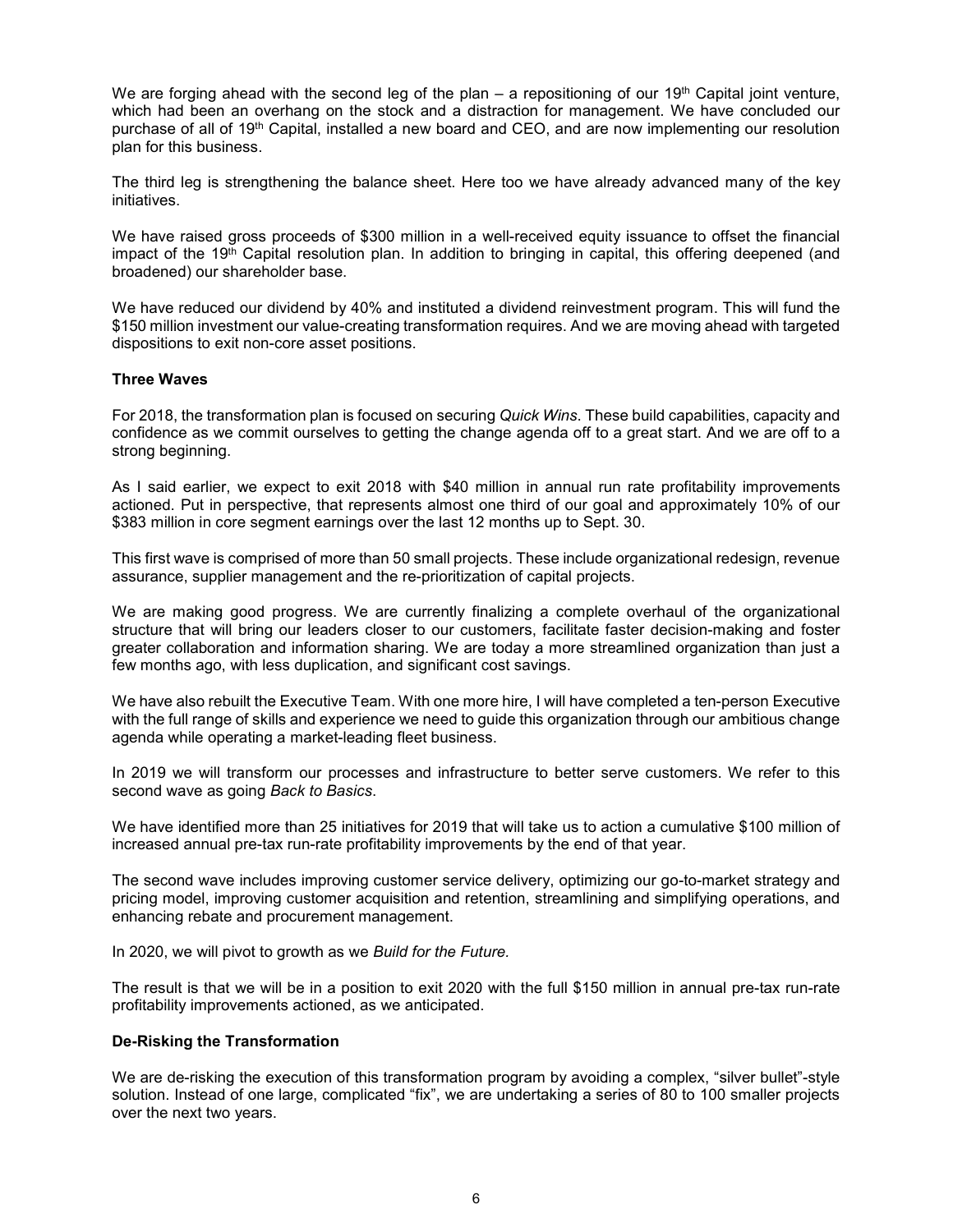Also, we recognize that many of these transformation programs go awry, so we completed a diagnostic to better understand what has prevented Element from enjoying success with past change initiatives.

Finally, we identified and instituted key enablers to materially lower execution risk.

The biggest such enabler may be our Transformation Management Office, which is fully up and running.

The TMO is a group of experts – industry experts from within Element, and experts on transformations from our consulting partners. Together, they are the air traffic controllers for our transformation. They create and manage the priority workstreams, marshal the resources, identify barriers and challenges that need to be overcome, and ensure we maintain the required tempo of change.

Working from all our main U.S. and Canadian sites, the TMO tracks progress on each of our workstreams, demanding regular updates and accountability for tasks. If something is at risk of falling behind, the TMO's job is to find a way to keep it moving forward.

Each week the Executive team gathers with the TMO team for a debrief on our progress, to resolve any issues that have arisen and make the necessary decisions to maintain momentum.

We have also implemented a comprehensive change management approach and are training (and supporting) our Managers in effective change management.

We are aligning incentive compensation throughout the organization to the attainment of results. From the executives we have recently hired, to customer-facing employees, we are instituting a stronger pay-forperformance ethos.

#### **Accountability**

Simply put, we are transforming all aspects of our company.

Rather than trying to be all things to all people, we will consistently deliver on our core promise to customers by increasing service levels.

Where Element before had barriers to collaboration, we are shifting as I write to a culture of accountability and clarity.

We are moving from a dispersed, regional structure to one unified around what the customer needs.

We are focused on renewing our culture and invigorating our employees to make our team performanceand purpose-driven.

And we will be far more focused and disciplined in our investments.

As we do this, all of us at Element expect to be held accountable for every action and every outcome. I look forward to updating you on our continued progress in future letters.

Sincerely,

Jay Forbes Chief Executive Officer Element Fleet Management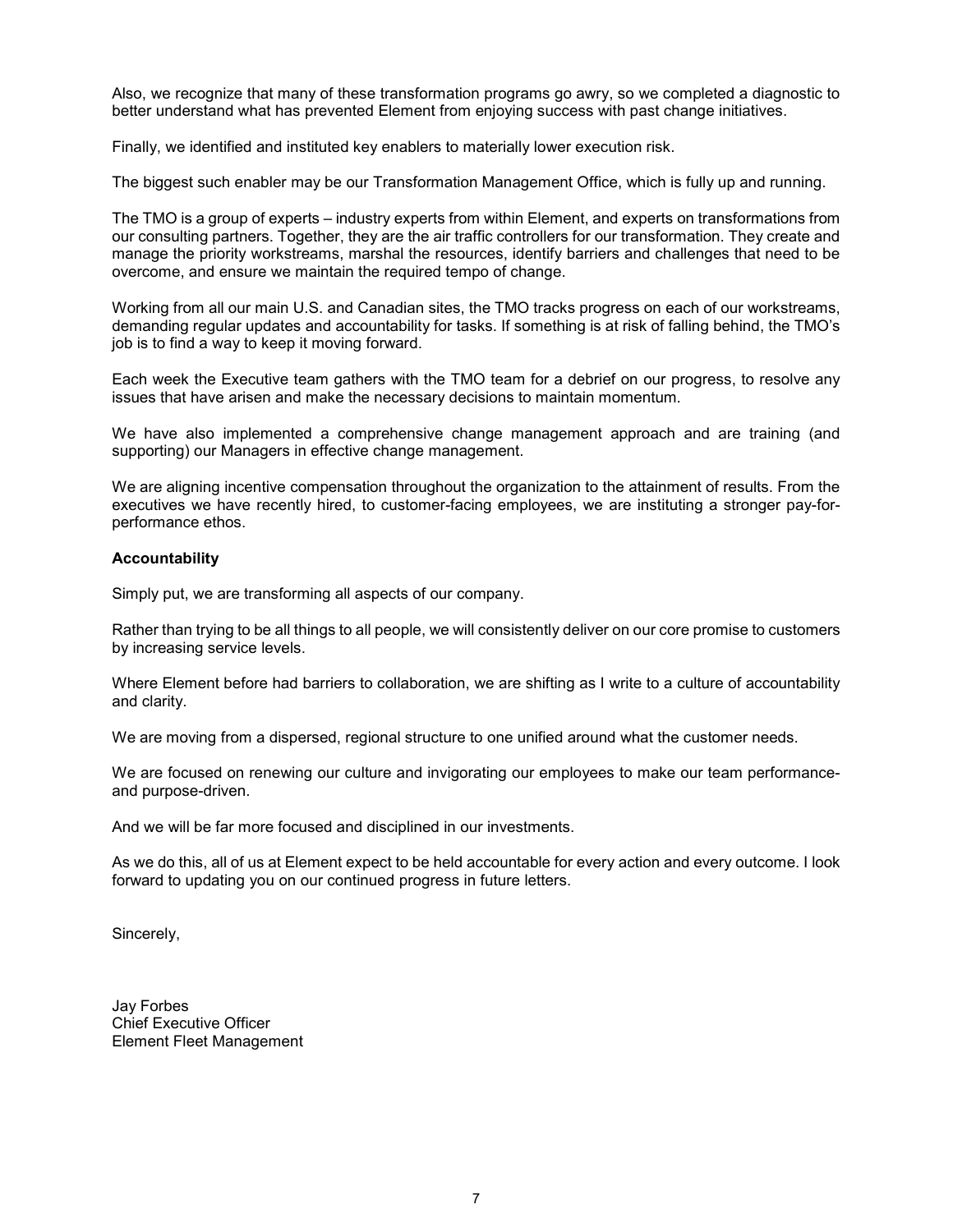# **Conference Call and Webcast**

A conference call to discuss these results will be held on Tuesday, November 6, 2018 at 8:00 a.m. Eastern Time. The conference call and webcast may be accessed as follows:

- Webcast: http://services.choruscall.ca/links/elementfleet20181106.html
- North America Toll-Free: 1-800-319-8560
- International: 1-604-638-5345
- Passcode 86810#

The webcast will be available on our website for three months. A recording of the conference call may be accessed through December 6, 2018 by dialing 1-604-638-9010 and entering the access code 2707#.

# **Non-IFRS Measures**

The Company's unaudited interim condensed consolidated financial statements have been prepared in accordance with International Financial Reporting Standards ("IFRS") as issued by the International Accounting Standards Board ("IASB") and the accounting policies we adopted in accordance with IFRS.

The Company believes that certain Non-IFRS Measures can be useful to investors because they provide a means by which investors can evaluate the Company's underlying key drivers and operating performance of the business, exclusive of certain adjustments and activities that investors may consider to be unrelated to the underlying economic performance of the business of a given period. Throughout this Press Release, management used a number of terms and ratios which do not have a standardized meaning under IFRS and are unlikely to be comparable to similar measures presented by other organizations. A full description of these measures can be found in the Management Discussion & Analysis that accompanies the financial statements for the quarter ended June 30, 2018.

Element's unaudited interim condensed financial statements and related management discussion and analysis (MD&A) as at and for the three and nine-month periods ended September 30, 2018 have been filed on SEDAR [\(www.sedar.com\).](http://www.sedar.com)/)

# **About Element Fleet Management**

Element Fleet Management (TSX: EFN) is a leading global fleet management company, providing world-class services and financing for commercial vehicle fleets. The Company enjoys scale and leadership in key markets, a top-tier customer base, strong cash flow and ready access to capital, and an investment-grade balance sheet. Element's suite of services spans the total fleet lifecycle – from acquisition and financing to program management and remarketing – helping customers optimize performance and improve productivity. For more information, visit www.elementfleet.com.

# **Contact:**

Scott Davidson EVP Corporate Development (416) 646-5686 scdavidson@elementcorp.com

*This press release includes forward-looking statements regarding Element and its business. Such statements are based on the current expectations and views of future events of Element's management. In some cases the forwardlooking statements can be identified by words or phrases such as "may", "will", "expect", "plan", "anticipate", "intend", "potential", "estimate", "believe" or the negative of these terms, or other similar expressions intended to identify forwardlooking statements, including, among others, statements regarding Element's improvements to run-rate profitability; enhancements to customers' service experience and service levels; enhancement of financial performance; improvements to customer retention trends; reduction of operating expenses; increases in efficiency; run-off of the 19th Capital portfolio; plans to sell its interests in non-core assets and real estate; terms of the dividend reinvestment plan; transformation of its core business; creation of value for all stakeholders; growth prospects; level of workforce*